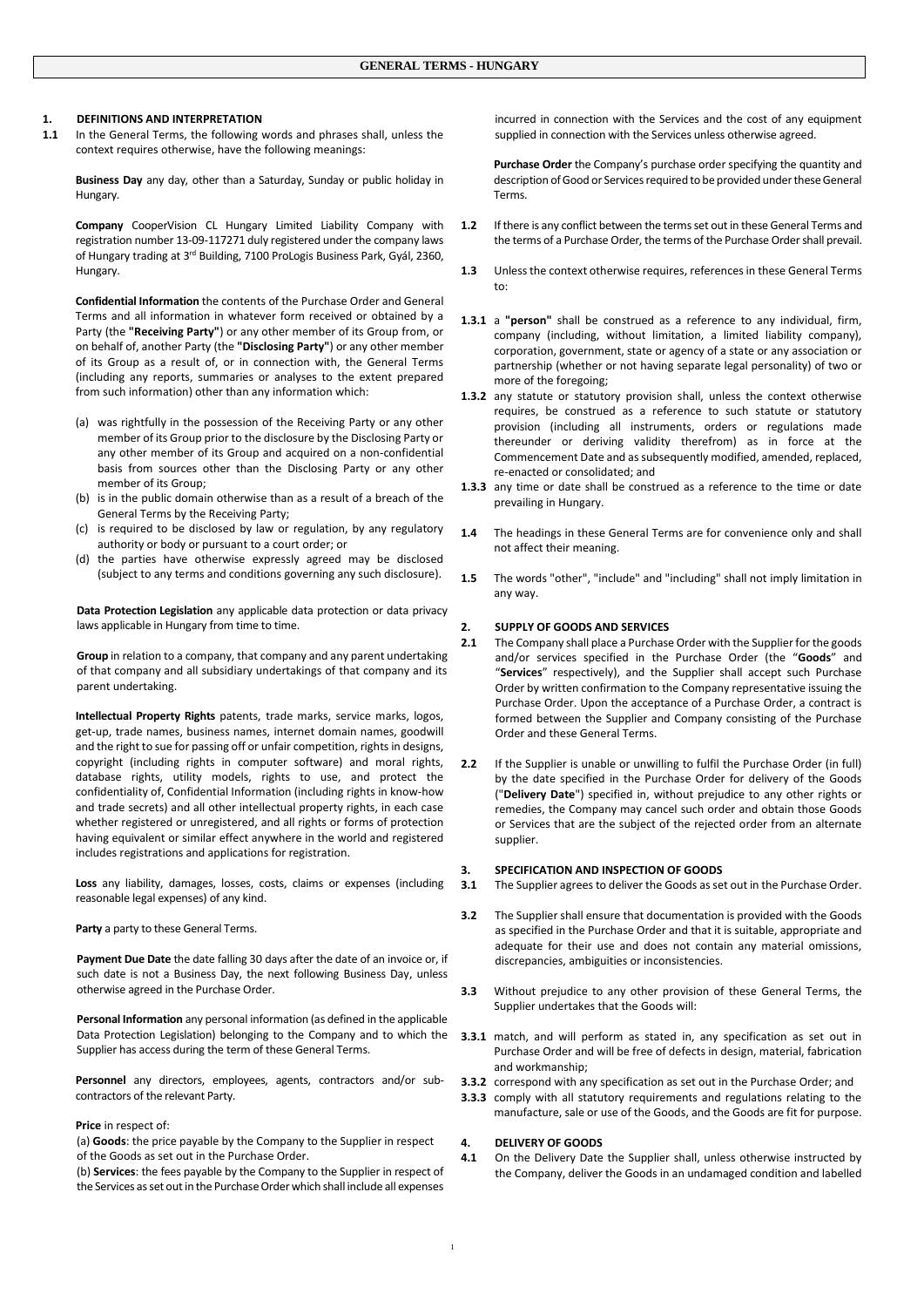or marked in accordance with the Company's instructions and any applicable regulations, to the address specified in the Purchase Order (the "**Delivery Address**"). Delivery shall be made only during the Company's usual business hours. The Supplier shall off-load the Goods at its own risk.

- **4.2** Title to the Goods shall pass to the Company on delivery, but risk of damage to or loss of the Goods shall remain with the Supplier and shall not pass to the Company until the Goods have been accepted (or deemed accepted pursuant to clause 4.1). Notwithstanding risk remaining with the Supplier, the Company shall use reasonable efforts to keep the Goods secure against unauthorised access or damage.
- **4.3** In the event that there is a delay in the delivery of the Goods, save where such a delay is as a result solely of the acts or omissions of the Company, such delay shall be deemed to be a breach entitling the Company to terminate these General Terms and associated Purchase Order in accordance with clause 14.2.1.
- **4.4** If the Goods are to be delivered by instalments, these General Terms and the relevant Purchase Order will be treated as a single contract and not several, and failure by the Supplier to deliver any one instalment on time, or at all, shall entitle the Company at its option to treat the whole contract as repudiated.

# **5. ACCEPTANCE OF GOODS**

**5.1** The Company shall not be deemed to have accepted any Goods until it has had a reasonable time to inspect them following delivery (or, in the case of latent defects, until a reasonable period after the defect has become apparent). Actual acceptance of the Goods by the Company shall be without prejudice to the terms of clause 10 which shall apply in respect of any Goods that are found to be non-compliant with these General Terms.

# **6. REQUIREMENTS FOR CERTAIN GOODS**

- **6.1** For Goods or components of Goods whose shelf life is limited, the Supplier shall provide the Company with the following:
	- (a) Storage instructions required for the preservation of the Goods
	- (b) Shelf life from the date of manufacture
	- (c) Date of expiration which shall appear clearly and indelibly on the packaging of the Goods

The Supplier shall only deliver Goods whose residual shelf life is at least equal to 80% of the total shelf life of the Goods.

**6.2** The Supplier will promptly inform the Company in writing of any dangers and special instructions relating to the handling, storage, safe use, transportation or disposal of Goods of a hazardous nature (including any new information concerning these matters which from time to time becomes available).

# **7. SERVICES**

- **7.1** The Supplier shall provide the Services as described in the Purchase Order to the Company (and such other members of the Company's Group as the Company may from time to time direct) subject to, and in accordance with, these General Terms.
- **7.2** The Supplier undertakes that, in performing its obligations hereunder, it shall at all times act:
- **7.2.1** with all reasonable skill and care;
- **7.2.2** in a timely and professional manner using appropriately qualified and trained personnel; and
- **7.2.3** in compliance with all applicable laws, regulations, guidance and codes of practice.
- **7.3** Where the Supplier has provided a demonstration of the Services prior to the Commencement Date, the Service shall correspond in nature and quality with such demonstration.
- **7.4** The performance of the Supplier will be qualified in accordance with any criteria set out in the Purchase Order.
- **7.5** Nothing in these General Terms shall operate to exclude any warranty, guarantee or condition on the part of the Supplier as to the quality, fitness for purpose or any other matter implied by statute, common law, custom or trade, all of which warranties, guarantees and condition shall accordingly apply.
- **7.6** Any items supplied in conjunction with the Services shall be considered Goods for the purpose of these General Terms.

# **8. PRICE**

- **8.1** The Price of the Goods or Services shall be as stated in the Purchase Order and, unless otherwise so stated, shall be:
- **8.1.1** exclusive of any applicable Value Added Tax (which shall, if required, be payable by the Company at the appropriate rate subject to receipt of a valid VAT invoice from the Supplier) at the same time as payment is made of the sum to which the VAT relates; and
- **8.1.2** inclusive of all charges for packaging, packing, shipping, carriage, insurance and delivery of the Goods to the Delivery Address and any duties, imposts or levies other than VAT.
- **8.2** No variation in the Price may be made (whether on account of increased material, labour or transport costs, fluctuation in rates of exchange or otherwise) without the prior consent of the Company in writing.
- **8.3** Unless otherwise agreed, all amounts payable under a Purchase Order shall be paid in EUR.

#### **9. PAYMENT TERMS**

- **9.1** The Supplier shall be entitled to invoice the Company for the Price stated on the Purchase Order (or as derived using the rates described in the Purchase Order) in respect of the provision of Goods or Services by the Supplier.
- **9.2** All invoices submitted by the Supplier to the Company in accordance with clause 9 shall reference the Order Number as specified on the Purchase Order, clearly identify the Goods or Services against which the invoice has been produced and be accompanied by all records necessary to enable the Company to calculate and/or verify the amount invoiced.
- **9.3** Invoices for the provision of Services shall be rendered in arrears upon completion of the Services (or, if progress payments are to be made, at the end of the relevant period).
- **9.4** Unless otherwise stated in the Purchase Order the Company shall, upon receipt of a valid undisputed invoice pay to the Supplier (or procure the payment to the Supplier of) on or before the Payment Due Date, the relevant instalment of the Price. Time shall not be of the essence in respect of Company's payment obligations under these General Terms.
- **9.5** The Company shall be entitled to set off against the Price any sums owed to the Company by the Supplier or any sums to be deducted from the Price under these General Terms.
- **9.6** If any undisputed sum due under these General Terms is not paid by the Payment Due Date, without prejudice to the parties other rights and remedies, that sum shall bear interest from the Payment Due Date until payment is made in full.Based on Section 6:155.§ (1) of Act No V of 2013 on Civil Code the interest on late payment shall be calculated as the sum of the Hungarian central bank base rate in effect on the first day of the calendar half-year affected by the default - if the claim is to be satisfied in a foreign currency, the base rate of the issuing central bank, or failing this the money market rate - plus 8 (eight) percentage points. The Supplier is not entitled to suspend provision of the Goods or Services as a result of any sums being outstanding.

### **10. REMEDIES**

**10.1** Without prejudice to any other right or remedy, if the delivery of Goods or the provision of Services by the Supplier does not comply with these General Terms, or if the Supplier fails in a material respect to comply with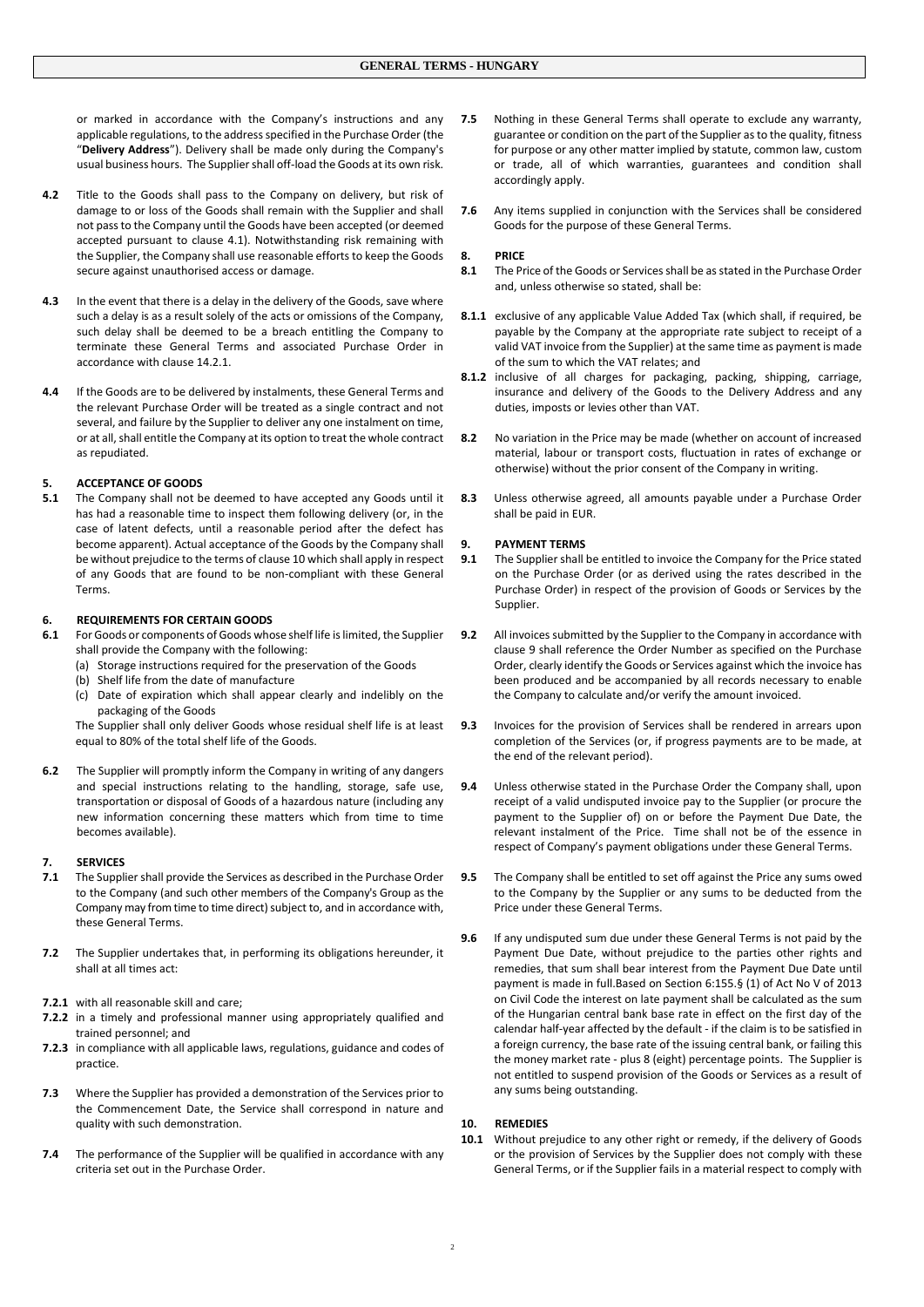any term of these General Terms then the Company shall be entitled to do any one or more of the following at the Company's sole discretion:

**10.1.1** In relation to the supply of Goods:

- (a) to require the Supplier, at its own risk and expense, to supply replacement Goods in accordance with these General Terms within 5 Business Days; and/or
- (b) to treat the Purchase Order as discharged by the Supplier's breach and to reject the Goods (in whole or in part), in which case the Supplier shall at its risk and expense collect the Goods and the Supplier shall repay forthwith any part of the Price which has been paid by the Company to the Supplier in respect of the rejected Goods; and/or
- (c) to require the Supplier to issue a credit note for the purchase price of all or part the relevant Goods involved; and/or
- (d) to terminate these General Terms forthwith and claim full reimbursement from the Supplier in respect of any Price paid by the Company as at the date of such termination.

**10.1.2** In relation to the provision of Services:

- (a) to require the Supplier to re-perform the relevant part of the Services in a timely manner without further charge to the Company; and/or
- (b) to make good the defective services (in whole or part), in which case the Supplier shall reimburse the Company for any expenses it incurs in making good such defective services; and/or
- (c) to terminate these General Terms forthwith and claim full reimbursement from the Supplier in respect of any Price paid by the Company as at the date of such termination.

#### **11. INTELLECTUAL PROPERTY**

- **11.1** The Supplier warrants that:
- **11.1.1** it has, and shall at its own cost ensure that it maintains, all necessary rights and licences to any Intellectual Property Rights subsisting in any matter, thing or process used or to be used by it in providing the Goods or Services to the Company under these General Terms, including all rights to grant the licences to the Company set out in this clause 11; and
- **11.1.2** the use by the Company of the Goods as envisaged by these General Terms will not infringe the Intellectual Property Rights of any person or any other rights or laws.
- **11.2** Where the Supplier or any sub-contractor owns the Intellectual Property Rights in any of the Goods, the Supplier shall procure the grant to the Company of a non-exclusive and royalty-free right to use such component, its design and the information relating to it such Intellectual Property Rights, in order to use the Goods.
- **11.3** Subject to the further provisions of clause 12, any information or other material relating to the Goods or Services which is supplied by the Company to the Supplier and all Intellectual Property Rights therein shall remain the sole property of the Company, and shall be returned to the Company forthwith upon the Company requesting the same.
- **11.4** Ownership of any Intellectual Property Rights in any specification or matter which may arise or are created by or on behalf of the Supplier or any of its Personnel for the Company in connection with performing a Purchase Order shall vest automatically in and be the exclusive property of the Company and the Supplier hereby assigns, cedes, transfers and makes over to the Company and the Company accepts such cession, transfer and making over of all such Intellectual Property Rights, both present and future with full title guarantee. For the avoidance of doubt, Parties state that the Price of the Goods or Services shall contain the remuneration of the above assignment, cession, transfer and making over of the Intellectual Property Rights described in this section. The Supplier shall not disclose to any third party or use any such material except to the extent that it is or becomes public knowledge through no fault of the Supplier, or as required for the purpose of the General Terms.
- **11.5** The Company grants the Supplier a non-exclusive, non-transferable and royalty-free licence to use the Intellectual Property Rights referred to in clauses 11.3 and 11.4 solely to the extent necessary to enable the Supplier to perform its obligations under these General Terms. Such licence shall cease upon the termination of these General Terms.

# **12. DATA PROTECTION**

- **12.1** The Supplier shall use any Personal Information provided to it by the Company only for purposes of supplying the Goods and providing the Services and in accordance with the applicable Data Protection Legislation.
- **12.2** The Supplier will at all times during the processing (including storing) of such Personal Information have in place appropriate security, technical and organizational measures (having regard to the state of technological development and the cost of implementing such measures) to protect the Personal Information against unauthorized or unlawful forms of processing and unauthorized access to, or unauthorized alteration, disclosure or destruction of the Personal Information. The Supplier shall ensure that persons employed by it and any other persons at its premises are aware of and comply with the relevant measures, programs and procedures.
- **12.3** In order to give effect to clause 12.2, the Supplier must conduct its own regular assessments to:
- **12.3.1** identify all reasonable foreseeable internal and external risks to the Personal Information in its possession or control;
- **12.3.2** establish and maintain appropriate safeguards against the risks identified;
- **12.3.3** verify the safeguards are effectively implemented; and
- **12.3.4** ensure that the safeguards are continually updated in response to new risks or deficiencies in previously implemented safeguards.
- 12.4 The Supplier shall not transfer Personal Data across the border of Hungary without the prior written consent of the Company.
- **12.5** If during the fulfilment of the Purchase Order, especially during service provision personal data of natural persons are to be processed, a separate agreement to this and shall be concluded according to the provisions of national and EU regulations in force.

## **13. LIABILITY AND INDEMNITY**

- **13.1** The Supplier shall be liable for, and shall indemnify and keep indemnified the Company and, where any Goods are provided to or Services are performed for a member of the Company's Group, such member of its Group, on demand, from and against any Loss arising directly or indirectly from:
- **13.1.1** any breach of any warranty or undertaking or any other provision of these General Terms by the Supplier;
- **13.1.2** any claim made by a third party that, inter alia, the possession, ownership or use of the Goods by the Company or Supplier, or receipt or use of the Services (including, without limitation, any claim made by a third party that, inter alia, the possession, ownership, use, adoption or development by the Company of any Intellectual Property Rights referred to in clause 11) by the Company or Supplier infringes the Intellectual Property Rights of any third party;
- **13.1.3**any claim made against the Company and/or such member of its Group by any of the Supplier's employees, agents, contractors and/or sub contractors in connection with the Services;
- **13.1.4** any negligence or other act of, or omission by, the Supplier and/or any of its personnel, employees, agents, contractors and/or sub-contractors in designing, manufacturing, and/or delivering the Goods or providing the Services;
- **13.1.5** any fine, penalty or other sanction imposed on the Company for failure of the Goods to comply with, any applicable law, regulation, guidance or code of practice (including any liability under the Consumer Protection Act, CLV of 1997 ("**CPA**")); and
- **13.1.6**any penalty imposed on the Company and/or such member of its Group for breach by the Supplier, or failure by the Supplier to comply with any applicable law, regulation, guidance or code of practice in connection with the performance of the Services.
- **13.2** Without prejudice to clauses 13.1 and 13.3 and to the extent permissible by applicable laws: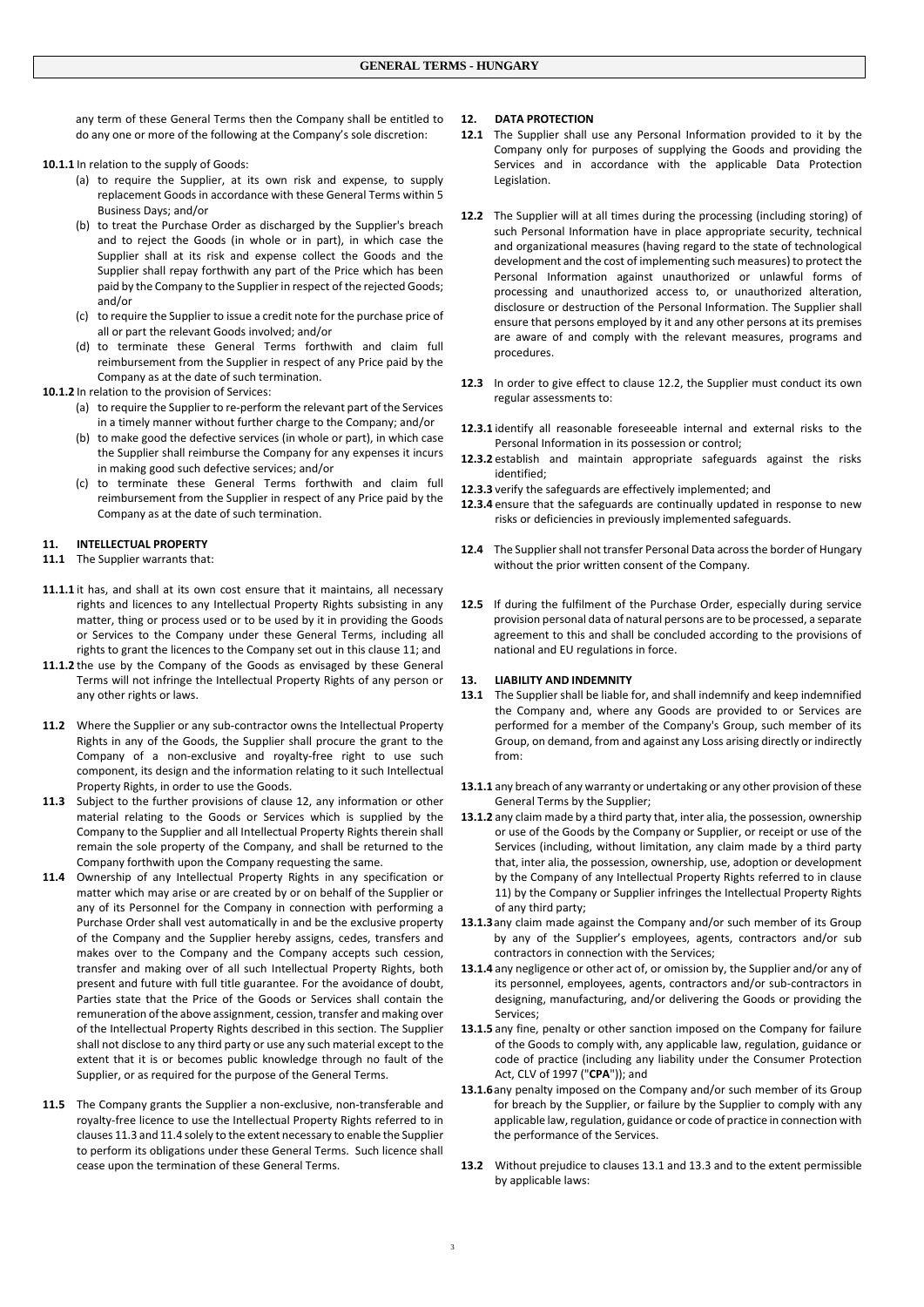- **13.2.1** neither Party nor any other member of its respective Group shall be liable to the other Party or any other member of the other Party's Group (whether such liability arises in contract, delict (including negligence) or otherwise) for:
	- (a) any indirect, special or consequential damages, loss, costs, claims or expenses of any kind; and/or
	- (b) any Loss arising from a failure or delay in performing its obligations under these General Terms to the extent that such failure or delay was caused by an act or omission of the other Party or any member of the other Party's Group;
- **13.2.2** the total liability of a Party and each other member of its Group in contract, delict (including negligence or breach of statutory duty), misrepresentation, restitution or otherwise, arising in connection with the performance or contemplated performance of the General Terms shall not exceed, the full Price paid or to be paid under the Purchase Order (provided that the Company shall in addition be liable to pay the Price when due).
- **13.3** The exclusions and limitations of liability in the General Terms shall not apply in respect of any Loss suffered by any person arising out of:
- **13.3.1** a breach by the Supplier of clause 11;
- **13.3.2** the fraud and/or fraudulent misrepresentation of the person seeking to rely on the exclusion or limitation; and
- **13.3.3** death or personal injury resulting from negligence on the part of the person seeking to rely on the exclusion or limitation.

## **14. TERMINATION**

- **14.1** These General Terms shall commence on acceptance of the Purchase Order and shall continue in full force and effect until the Goods and/or Services have been provided or until terminated in accordance with the provisions of these General Terms.
- **14.2** Without prejudice to its other rights and remedies, either Party (the "**Non-Breaching Party**") may terminate the General Terms forthwith by notice in writing to the other Party (the "**Breaching Party**") if the Breaching Party:
- **14.2.1** commits an irremediable breach of the General Terms;
- **14.2.2** commits a breach of the General Terms which is capable of remedy but fails to remedy such breach within 10 Business Days of receipt of notice from the Non-Breaching Party notifying it of the breach and requiring it to be remedied;
- **14.2.3** commits the same or substantially similar breaches of its obligations under these General Terms 3 times or more in any period of 4 consecutive months;
- **14.2.4** commits an act of insolvency as defined in Act No XLIX of 1991 on Bankruptcy Proceedings and Liquidation Proceedings ("**Insolvency Act**");
- **14.2.5** is subject to any one or more of the following:
	- (a) a notice is issued to convene a meeting seeking a winding up, or a resolution is passed to seek a winding up, or a petition for a winding up order is presented against it, or such an order is made;
	- (b) a receiver, administrative receiver, receiver and manager, interim receiver, custodian, sequestrator, administrator or similar officer is appointed in respect of that Party or over a substantial part of its assets;
	- (c) a proposal for a voluntary arrangement is made in terms of the Insolvency Act;
	- (d) any step or event is taken or arises outside Hungary which is similar or analogous to any of the steps or events listed (a) to (c) above;
	- (e) it takes any step (including starting negotiations) with a view to readjusting, rescheduling or deferring any part of its indebtedness, or it makes or suspends or threatens to suspend making payments to all or some of its creditors or it submits to any type of voluntary arrangement;
	- (f) it suspends or ceases, or threatens to suspend or cease, to carry on all or a substantial part of its business; or
	- (g) any of the events in (a) to (g) above occurs in relation to any of its affiliated or Group companies.
- **14.2.6** is a Party affected by an event outside of its reasonable control for the purpose of clause 16 who has invoked it as a Force Majeure Event, and that event that continues for a period of 20 Business Days or more.
- **14.3** For the purpose of clause 14.2.1 and 14.2.2, a breach shall be considered capable of remedy if the Party in breach can comply with the provision in question in all respects other than as to the time of performance (provided that time of performance is not of the essence).
- **14.4** The Company shall be entitled to cancel an order in respect of all or part only of the Goods or Services by giving notice to the Supplier at any time, and the parties shall (save in respect of the provisions of the General Terms dealing with ownership of Intellectual Property Rights, Data Protection and the protection of Confidential Information, and save as provided in the remaining part of this clause 14.4) have no further obligation to each other in respect of the elements of the Goods or Services cancelled. In the event of such cancellation:
- **14.4.1** the Company's sole liability in respect of such cancellation shall be to pay to the Supplier those elements of the Price attributable to the Goods or Services in respect of which the Company has exercised its right of cancellation, less the net savings of cost which the Supplier can reasonably make in respect of the cancelled items, including through redeployment of staff, cancellation of sub-contracted orders and re-use of components and other elements of the Goods or Services, and any remaining costs which the Supplier cannot mitigate shall be justified by the Supplier to the Company's reasonable satisfaction in a schedule of costs;
- **14.4.2** the total Price of all deliverables which have not been cancelled, and which remains payable subject to the terms of these General Terms, shall be reduced to reflect those elements of the Price attributable to the Goods or Services in respect of which the Company has exercised its right of cancellation; and
- **14.4.3** the Supplier shall repay a proportionate element of any pre-payments made by the Company to the extent that they exceed sums due under clause 14.4.2 above.

#### **15. CONSEQUENCES OF TERMINATION**

- **15.1** The expiry or termination of the General Terms (howsoever caused) shall be without prejudice to:
- **15.1.1** any other rights which either Party may have under or in connection with the General Terms;
- **15.1.2** any liabilities accrued prior to the date on which the expiry or termination takes effect; and
- **15.1.3** any rights or obligations of a person which are expressly stated to survive, or which by their nature survive, expiry or termination of the General Terms. These shall in all cases include clauses 8 to 13 (inclusive), 15, 18 and 20 to 22 (inclusive).

## **16. FORCE MAJEURE**

- **16.1 Force Majeure Event** shall mean any event or circumstance which is beyond the reasonable control of the affected Party, including, but not limited to, flood, lightning, subsidence, terrorist act, fire, war, failure or shortage of power supplies, acts of government or industrial action of any kind.
- **16.2** Events not covered by Force Majeure shall include, but not *be* limited to, industrial action of the Supplier's employees, shortage of raw materials, default of any sub-contractors or third party suppliers.
- **16.3** The affected Party shall not be under any liability to the other Party or any other member of the other Party's Group for any failure or delay in performing this General Terms or any part of it to the extent that such failure or delay is caused by a Force Majeure Event and shall be entitled to a reasonable extension of time for performing its relevant obligations.
- **16.4** The affected Party shall:
- **16.4.1** within two Business Days of a Force Majeure Event occurring, provide the other Party with full written details of the nature and extent of the